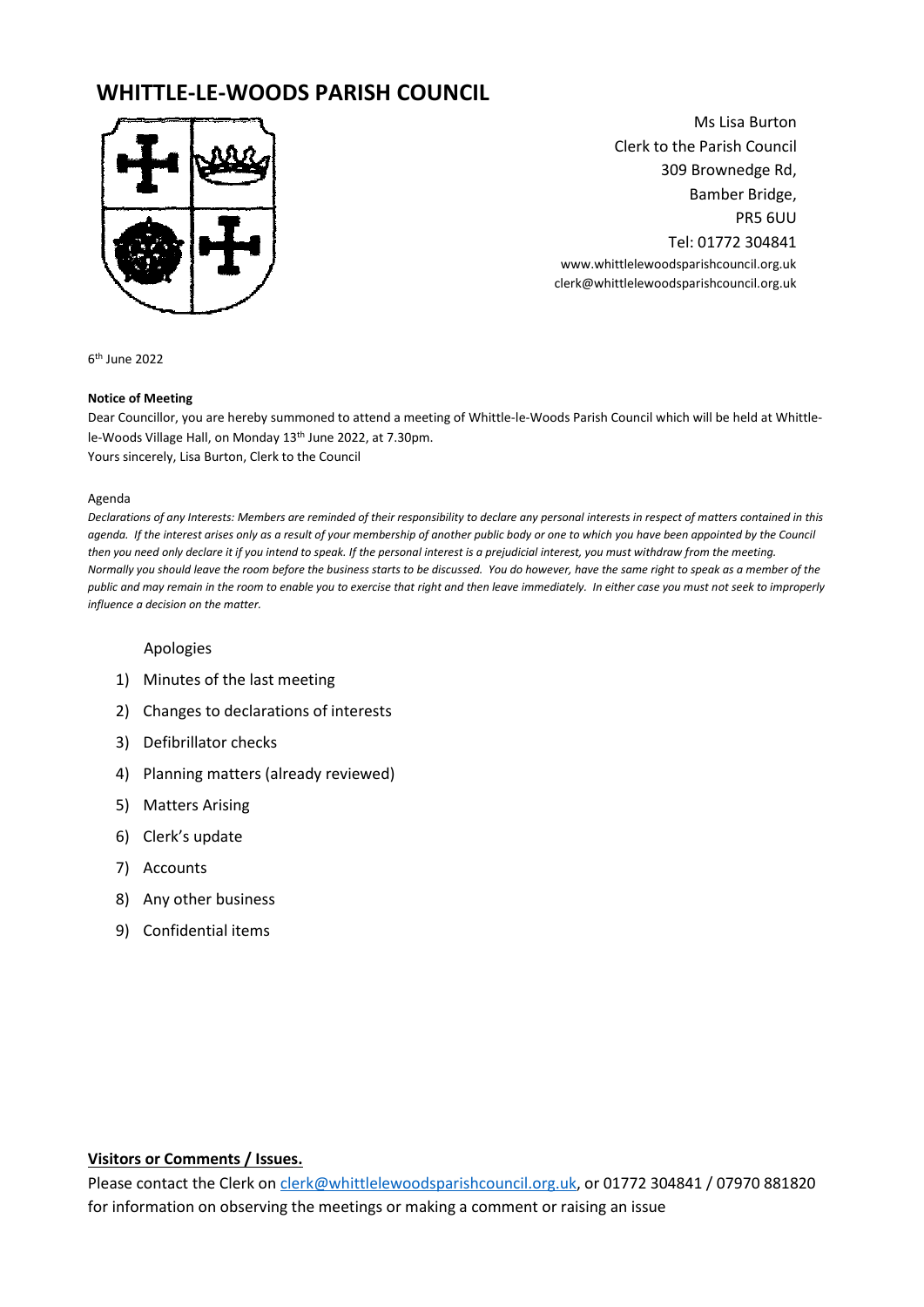### **Whittle-le-Woods Parish Council Meeting Monday 13th June 2022**

Apologies:

- 1. Minutes
- 2. Changes in Declarations of Interest
- 3. Defibrillator checks

Hillside Crescent defib utilised by NWAS on 29/05/2022. Reinstated on network on 30/05/2022

### 4. Planning Matters

### **New**

21 The Ridings Whittle-Le-Woods Chorley PR6 7QH Application for a certificate of lawfulness for a proposed single storey rear extension Ref. No: 22/00545/CLPUD | Received: Wed 18 May 2022 | Validated: Wed 18 May 2022 | Status: Awaiting decision *No Comment required*

3 Chasden Close Whittle-Le-Woods Chorley PR6 7JX Application for work to a protected tree - Chorley BC TPO 12 (Whittle-le-Woods) 1992: Alder - Prune back 1.5 metres to previous pollard points; and crown lift. Ref. No: 22/00541/TPO | Received: Tue 17 May 2022 | Validated: Tue 24 May 2022 | Status: Awaiting decision *Passed to Tree Warden*

16 Stamford Drive Whittle-Le-Woods Chorley PR6 7HP Application for works to a protected tree - Chorley BC TPO 12 (Whittle-le-Woods) 1992: Oak - Crown reduction of up to 2 metres. Ref. No: 22/00537/TPO | Received: Mon 16 May 2022 | Validated: Mon 23 May 2022 | Status: Awaiting decision *Passed to Tree Warden*

4 Orchard Drive Whittle-Le-Woods Chorley PR6 7JZ Application for a certificate of lawfulness for a proposed single storey rear extension (following demolition of existing conservatory) Ref. No: 22/00530/CLPUD | Received: Mon 16 May 2022 | Validated: Thu 19 May 2022 | Status: Awaiting decision *No comment required*

4 Southall Grove Buckshaw Village Chorley PR7 7FQ Application for a certificate of lawfulness for a proposed single storey rear extension Ref. No: 22/00526/CLPUD | Received: Sun 15 May 2022 | Validated: Mon 16 May 2022 | Status: Awaiting decision *No comment required*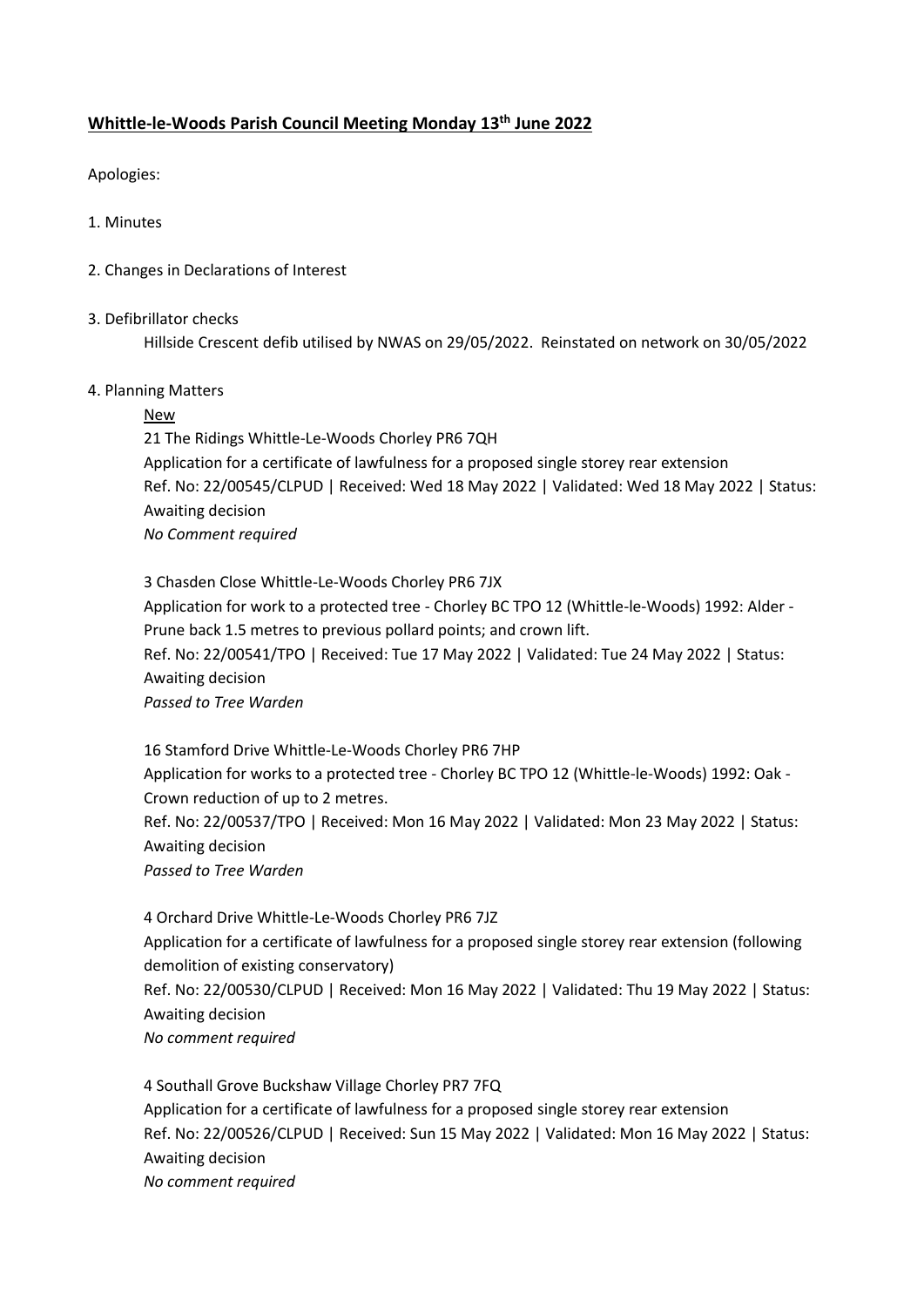19 Orchard Drive Whittle-Le-Woods Chorley PR6 7JZ Application for work to a protected tree - Chorley BC TPO 12 (Whittle-le-Woods) 1992: T1 Oak - Crown reduction. Open for comment icon Ref. No: 22/00503/TPO | Received: Tue 10 May 2022 | Validated: Mon 16 May 2022 | Status: Awaiting decision *Passed to Tree Warden*

Fig Tree House Barn Tanhouse Lane Whittle-Le-Woods Chorley PR6 8FD Minor non-material amendment to planning permission ref: 21/00520/FUL (Conversion of existing barn to dwellinghouse, including two storey extension with glazed link to house) involving the erection of a single storey extension Ref. No: 22/00454/MNMA | Received: Sat 23 Apr 2022 | Validated: Tue 17 May 2022 | Status: Awaiting decision *No comment required*

Malt House Farm Moss Lane Whittle-Le-Woods Chorley PR6 8AB Erection of a veranda and a new timber pergola and 3no. paved areas Reference 22/00392/FUL | Alternative Reference PP-11166222 Application Validated Thu 12 May 2022 | Status Awaiting decision *Provided that there is no increased noise disturbance to neighbours, this application is acceptable.*

67 Preston Road Whittle-Le-Woods Chorley PR6 7PG Pitched roof to replace flat roof of existing two storey rear extension and retiling of existing roof of dwellinghouse

Reference 22/00450/FULHH | Alternative Reference PP-11190132 Application Validated Mon 09 May 2022 | Status Awaiting decision *This is an improvement to the street scene and is therefore supported by the Parish Council*

Vacant Land Off Hill Top Lane Whittle-Le-Woods Permission in principle application for the erection of up to 2no. dwellings (resubmission of

20/01202/PIP)

Recommendation: Permission in Principle Approved

*Although the Parish Council representative spoke at the Planning Committee Meeting with objections, the proposed 2 houses on Hill Top Lane for PIP were approved. Apart from the safeguarded land aspect, all other objections were deemed not relevant at this stage.* 

Gelston Dawson Lane Whittle-Le-Woods Chorley PR6 7DT

Erection of ancillary outbuilding to be used in association children's nursery and construction of car park extension.

Reference 22/00493/FUL | Alternative Reference PP-11234070

Application Validated Wed 11 May 2022 | Status Awaiting decision

*The Parish Council does not object to this application due to the additional need for nursery school places in the area, however please ensure consideration is given to the materials used to ensure the new building is in keeping with the established buildings, and also please give consideration to the plot being on green belt land.*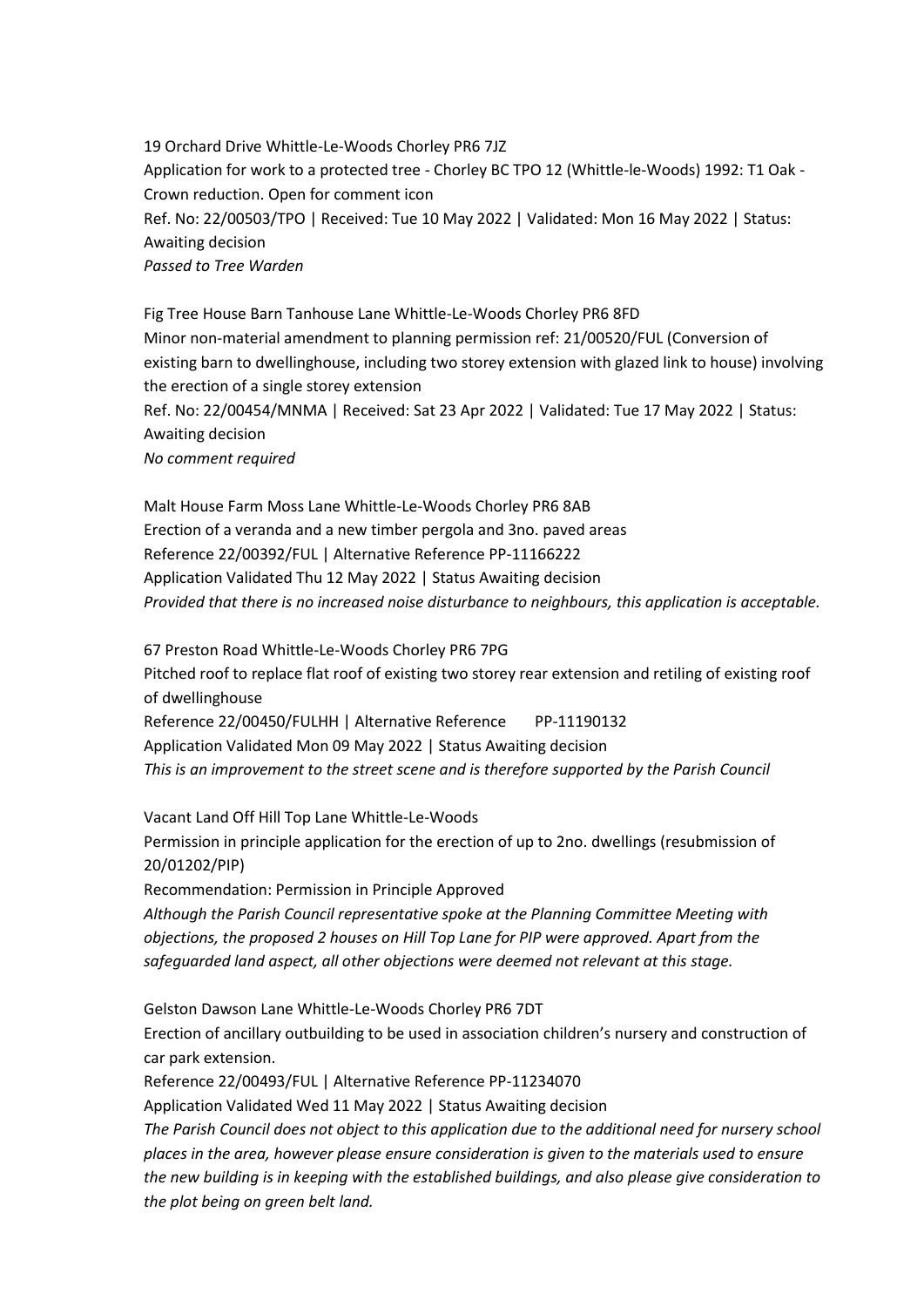### Granted

1 Waterhouse Green Whittle-Le-Woods Chorley PR6 7LA Notification of intention to install 1no. 9m high pole for the provision of fixed line broadband electronic communications apparatus Ref. No: 22/00462/NOT | Received: Tue 26 Apr 2022 | Validated: Tue 26 Apr 2022 | Status: Granted

## 12 Spring Crescent Whittle-Le-Woods Chorley PR6 8AD

Application for a certificate of lawfulness for a proposed detached outbuilding (garden room) Ref. No: 22/00390/CLPUD | Received: Mon 04 Apr 2022 | Validated: Mon 04 Apr 2022 | Status: Granted

Land Adjacent To 26 - 28 Spring Crescent Whittle-Le-Woods

Application to discharge conditions nos. 4 (landscaping layout), 5 (drainage design), 6 (construction method statement / site management plan), 7 & 8 (dwelling emission rate), 10 (materials) and 13 (boundary details) attached to planning permission 20/00277/FUL (Erection of 2no. semi detached bungalows)

Ref. No: 22/00365/DIS | Received: Wed 30 Mar 2022 | Validated: Fri 08 Apr 2022 | Status: Granted

9 Hillside Crescent Whittle-Le-Woods Chorley PR6 7LU

Application for works to a protected tree - Chorley BC TPO 5 (Whittle-le-Woods) 1996: T3 Sycamore - Crown raise to 5 metres above ground level and prune two branches growing towards house back by 3 metres

Ref. No: 22/00357/TPO | Received: Tue 29 Mar 2022 | Validated: Tue 05 Apr 2022 | Status: Granted

26 Cliffe Drive Whittle-Le-Woods Chorley PR6 7HT Single storey side/rear extension (following demolition of existing garage) Ref. No: 22/00355/FULHH | Received: Mon 28 Mar 2022 | Validated: Mon 28 Mar 2022 | Status: Granted

# **Other**

Land 17M West Of 4 Halls Square Whittle-Le-Woods Erection of 2no. sheds (following demolition of 2no. existing sheds) (resubmission of planning application ref: 21/00706/FUL)

Ref. No: 22/00369/FUL | Received: Thu 31 Mar 2022 | Validated: Thu 31 Mar 2022 | Status: Refused

Vacant Land Off Hill Top Lane Whittle-Le-Woods Permission in principle application for the erection of up to 2no. dwellings (resubmission of 20/01202/PIP) Ref. No: 22/00198/PIP | Received: Mon 21 Feb 2022 | Validated: Thu 24 Feb 2022 | Status: No **Objections**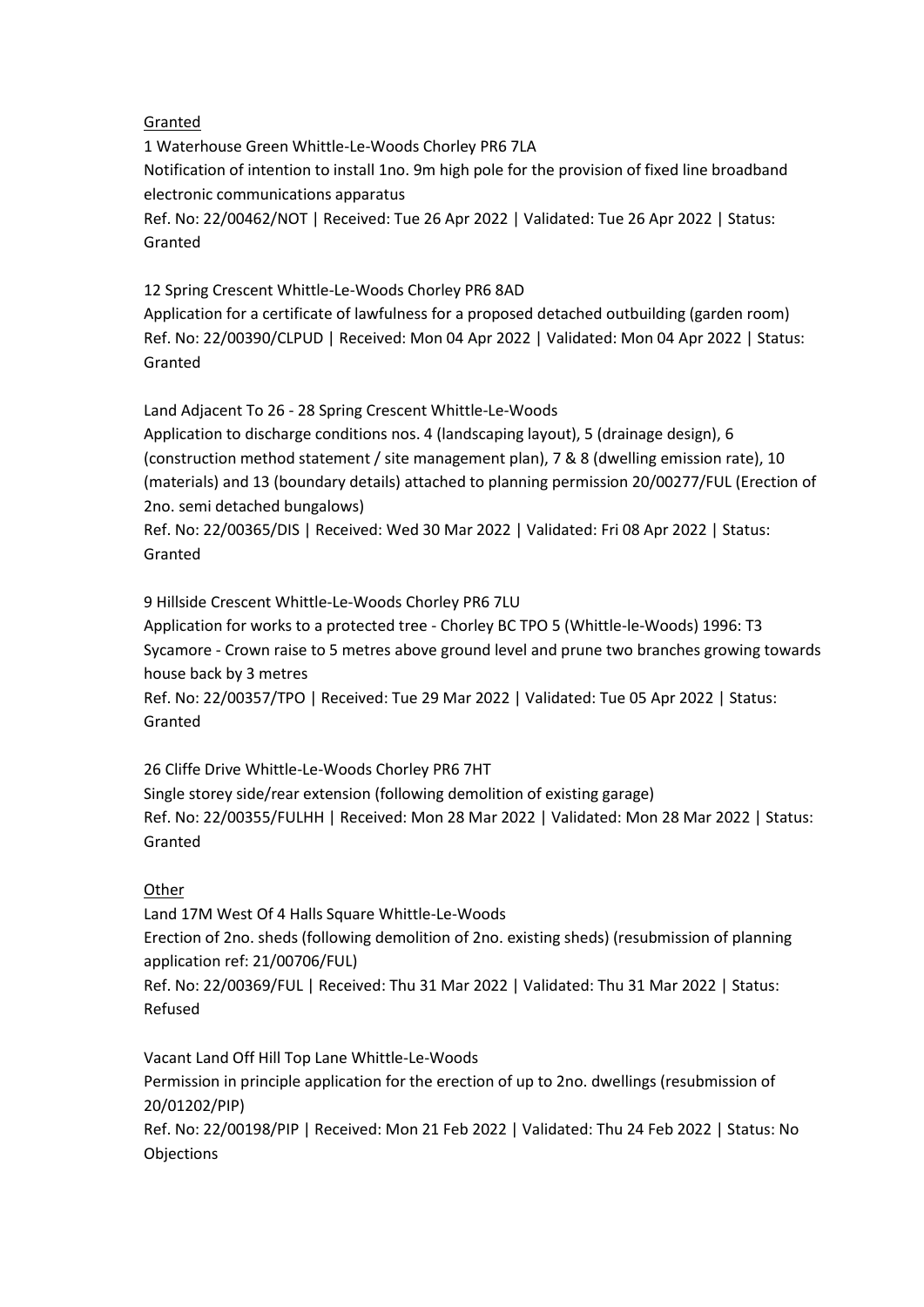#### 5. Matters Arising

Member of Public may attend to discuss the PWLB loan and early repayment

Members of Public may attend the meeting regarding the hedgerow on Carwood Lane

Wendy McDonald - canal head clear up, with volunteers for some of the work. Organised by the PC? Maybe with someone like Groundwork to provide kit and insurance, and CBC to provide a couple of skips and dispose of the rubbish?

It may be possible to get a bit of Community Payback ( or whatever its now called) labour? If it was floated on the WLW Facebook page you'd get a few volunteers. Could you please raise it at a PC meeting and see if it has any legs?

Mr Boyd Harris advises that he has been asked to create a history board for the area.

Moss Bridge / Duke Bridge gaps getting wider on the Coping Stones. Pictures provided.

### 6. Clerks Update

Purchase of defib ancillaries for Hillside Crescent – due December 22, however there is a 20–26 week lead time. Additional rescue packs will also be purchased for the 3 defibs at Hillside Crescent, Waterhouse Green and Town Lane. Purchase of Defib for Royal Oak – all permissions received.

Slow Down Save Lives resources order form from LCC - 250 x Bin Stickers / 1 x Banner (with guidance on installation) / 2 x Adult High Viz Waistcoats – Pack Ordered

Queens Jubilee Grants form provided to the grant requesters. Grant requests received from: Laura King (Jubilee Close) - Paid Peter Higham (The Village Hall) - Paid Angela Perkins (Paradise Close), - Paid Cath Flett & Vicky Farnworth (Langdale Grove) - Paid Hilary Lunn (Spring Crescent) – New Kelly Bell (Poole Avenue) - New Jenni Boyd (St Helens Road) - New Lynette Daniels (Cross Keys Drive) – New Irene Scott (Mount Pleasant) – New

The Queens Platinum Jubilee Celebrations will take place at St Chad's School on Thursday 26/05/22 at 2pm. Cllrs Briscoe and Newall attended. The Queens Platinum Jubilee Celebrations will take place at Whittle-le-Woods Primary School on Monday 16/05/22 at 10.25am. Cllrs Bell and Fogarty attended.

Flower Baskets for local Businesses Baskets have been delivered and invoices issued.

Lamp post Baskets The licence has been granted by LCC except for the following Lamp posts: Col 21 Chorley Old Road Sign attached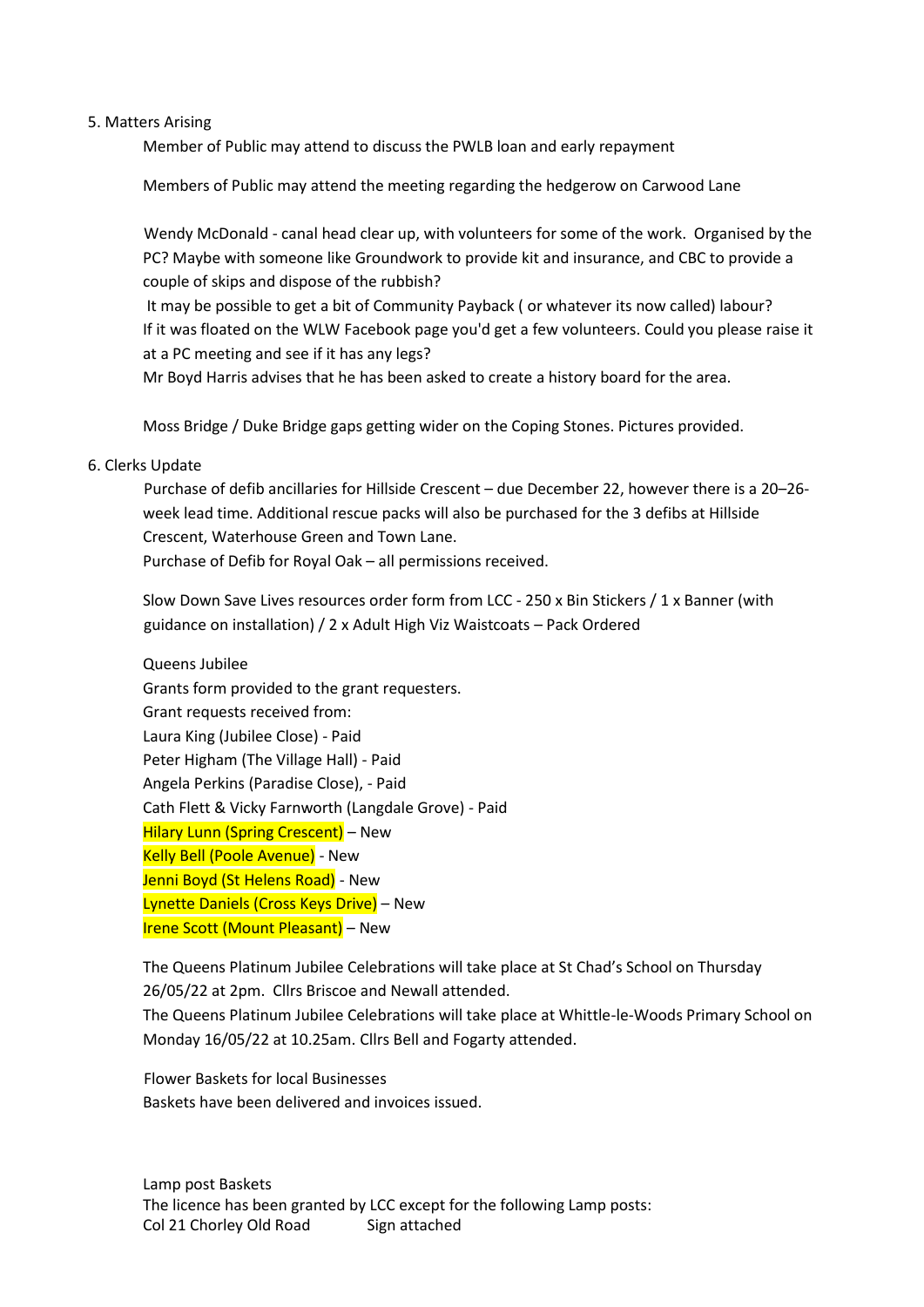Col 30 Chorley Old Road Concrete column Col 39 Chorley Old Road Sign attached Col 380 Preston Road Sign attached Col 404 Preston Road Sign attached Col 27 Town Lane Aluminium column Col 32 Town Lane Aluminium column

Canal Basin Licence – response sent to CBC requesting clarification on which areas of the Polo are to be included. Specifically, the Barge Planter, the Flower beds and the Community Garden, and specifically excluding maintenance of the play area and the rest of the Polo facility. The matter has now been passed to another member of Legal Services within CBC.

**9-22-FP 44** (Lady Crosse Drive to Magill Close) – Neighbourhood Area Project

The Parish Council would look to upgrade the footpath and ensure better accessibility for all. The Clerk has entered this footpath as a priority for the Neighbourhood Area meeting (Eastern Parishes / Chorley North.

Chorley Borough Cllr Gordon France has advised that this is being dealt with as a developer issue. The Clerk has requested more information on how the issue is being progressed. Cllr Gordon France has passed the issue through to Planning Enforcement.

Beech Tree on Town Lane – The Land Owner has removed the tree

Scribe accounts package has been ordered. Reduction in setup fee due to economies of scale for 2 Parish Councils'

### 7. Accounts

| $\overline{\mathbf{v}}$                                                                                                     | Payee                  | <b>Detail</b>                | <b>Total</b> |  |  |  |  |  |  |  |
|-----------------------------------------------------------------------------------------------------------------------------|------------------------|------------------------------|--------------|--|--|--|--|--|--|--|
| 22/23-027                                                                                                                   | Easy Websites          | Monthly payment              | $-E27.60$    |  |  |  |  |  |  |  |
| 22/23-028                                                                                                                   | Employee 1             | June Salary                  | $-£683.47$   |  |  |  |  |  |  |  |
| 22/23-029                                                                                                                   | Employee 2             | June Salary                  | $-£461.13$   |  |  |  |  |  |  |  |
| 22/23-028                                                                                                                   | Employee 1             | Apr-June Expenses            | $-£364.93$   |  |  |  |  |  |  |  |
| 22/23-030                                                                                                                   | <b>Odin Events</b>     | Jubilee Event hire           | $-E1,800.00$ |  |  |  |  |  |  |  |
| 22/23-031                                                                                                                   | <b>Scribe Accounts</b> | First Payment and set up fee | $-£463.20$   |  |  |  |  |  |  |  |
| 22/23-032                                                                                                                   | Jubilee Grant          | <b>Spring Crescent</b>       | $-£50.00$    |  |  |  |  |  |  |  |
| 22/23-033                                                                                                                   | Jubilee Grant          | Poole Avenue                 | $-£50.00$    |  |  |  |  |  |  |  |
| 22/23-034                                                                                                                   | Jubilee Grant          | St Helens Road               | $-£50.00$    |  |  |  |  |  |  |  |
| 22/23-035                                                                                                                   | Jubilee Grant          | Cross Keys Drive             | $-£50.00$    |  |  |  |  |  |  |  |
| 22/23-036                                                                                                                   | Jubilee Grant          | <b>Mount Pleasant</b>        | $-E50.00$    |  |  |  |  |  |  |  |
| Payments to be authorised via email to Clerk by 2 Bank Account Signatories<br>CIL funding of £5447.47 received on 17/05/22. |                        |                              |              |  |  |  |  |  |  |  |
| Other Business<br>Venue for next meeting                                                                                    |                        |                              |              |  |  |  |  |  |  |  |

Outgoings for approval this meeting

#### 8. Any Other Business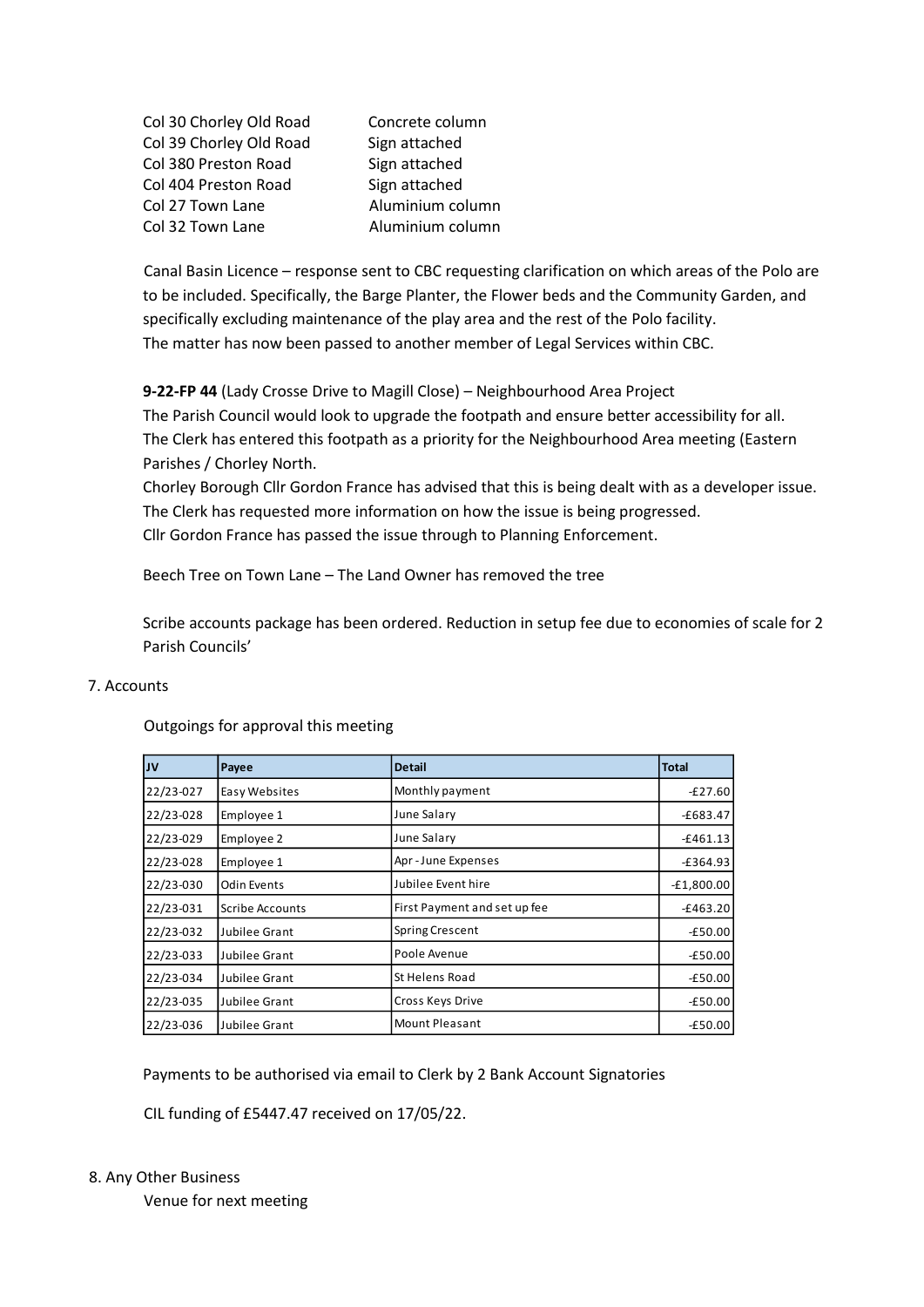# 9. Confidential Items

Time sheet and annual leave record for Clerk provided.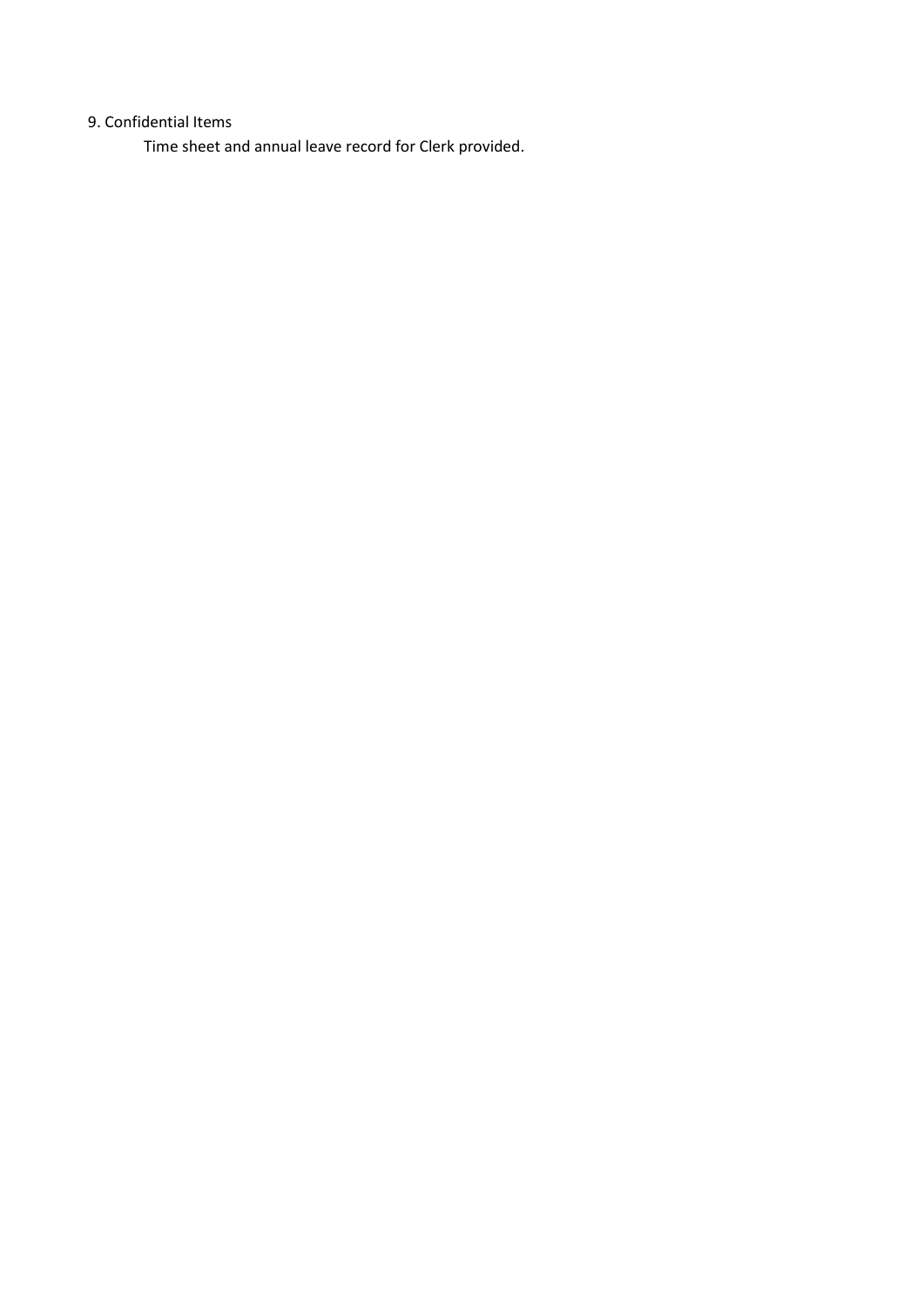# Payments & Receipts

| <b>Whittle-le-Woods Parish Council</b> |            |                  |            |   |           |                      |                              |    |              |
|----------------------------------------|------------|------------------|------------|---|-----------|----------------------|------------------------------|----|--------------|
| <b>Accounts for 2022 / 23</b>          |            |                  |            |   |           |                      |                              |    |              |
|                                        |            |                  |            |   |           |                      |                              |    |              |
|                                        |            | <b>Receipt /</b> |            |   |           |                      |                              |    |              |
| <b>Date</b>                            | Minute ref | Payment          | <b>Ref</b> | R | <b>JV</b> | Payee                | <b>Detail</b>                |    | <b>Total</b> |
| 01/06/2002                             |            | Payment dd       |            |   | 22/23-027 | <b>Easy Websites</b> | Monthly payment              | -£ | 27.60        |
| 28/06/2022                             |            | Payment   bacs   |            |   | 22/23-028 | Employee 1           | <b>June Salary</b>           | ٠£ | 683.47       |
| 28/06/2022                             |            | Payment   bacs   |            |   | 22/23-029 | Employee 2           | June Salary                  | ٠£ | 461.13       |
| 13/06/2022                             |            | Payment bacs     |            |   | 22/23-028 | Employee 1           | Apr - June Expenses          | ٠£ | 377.93       |
| 13/06/2022                             |            | Payment bacs     |            |   | 22/23-030 | Odin Events          | Jubilee Event hire           | ٠£ | 1,800.00     |
| 13/06/2022                             |            | Payment   bacs   |            |   | 22/23-031 | Scribe Accounts      | First Payment and set up fee | ٠£ | 463.20       |
| 13/06/2022                             |            | Payment   bacs   |            |   | 22/23-032 | Jubilee Grant        | <b>Spring Crescent</b>       | -£ | 50.00        |
| 13/06/2022                             |            | Payment   bacs   |            |   | 22/23-033 | Jubilee Grant        | Poole Avenue                 | ٠£ | 50.00        |
| 13/06/2022                             |            | Payment   bacs   |            |   | 22/23-034 | Jubilee Grant        | <b>St Helens Road</b>        | -£ | 50.00        |
| 13/06/2022                             |            | Payment  bacs    |            |   | 22/23-035 | Jubilee Grant        | Cross Keys Drive             | -£ | 50.00        |
| 13/06/2022                             |            | Payment  bacs    |            |   | 22/23-036 | Jubilee Grant        | Mount Pleasant               | -£ | 50.00        |
| June Totals                            |            |                  |            |   |           |                      |                              |    | $-£4,063.33$ |